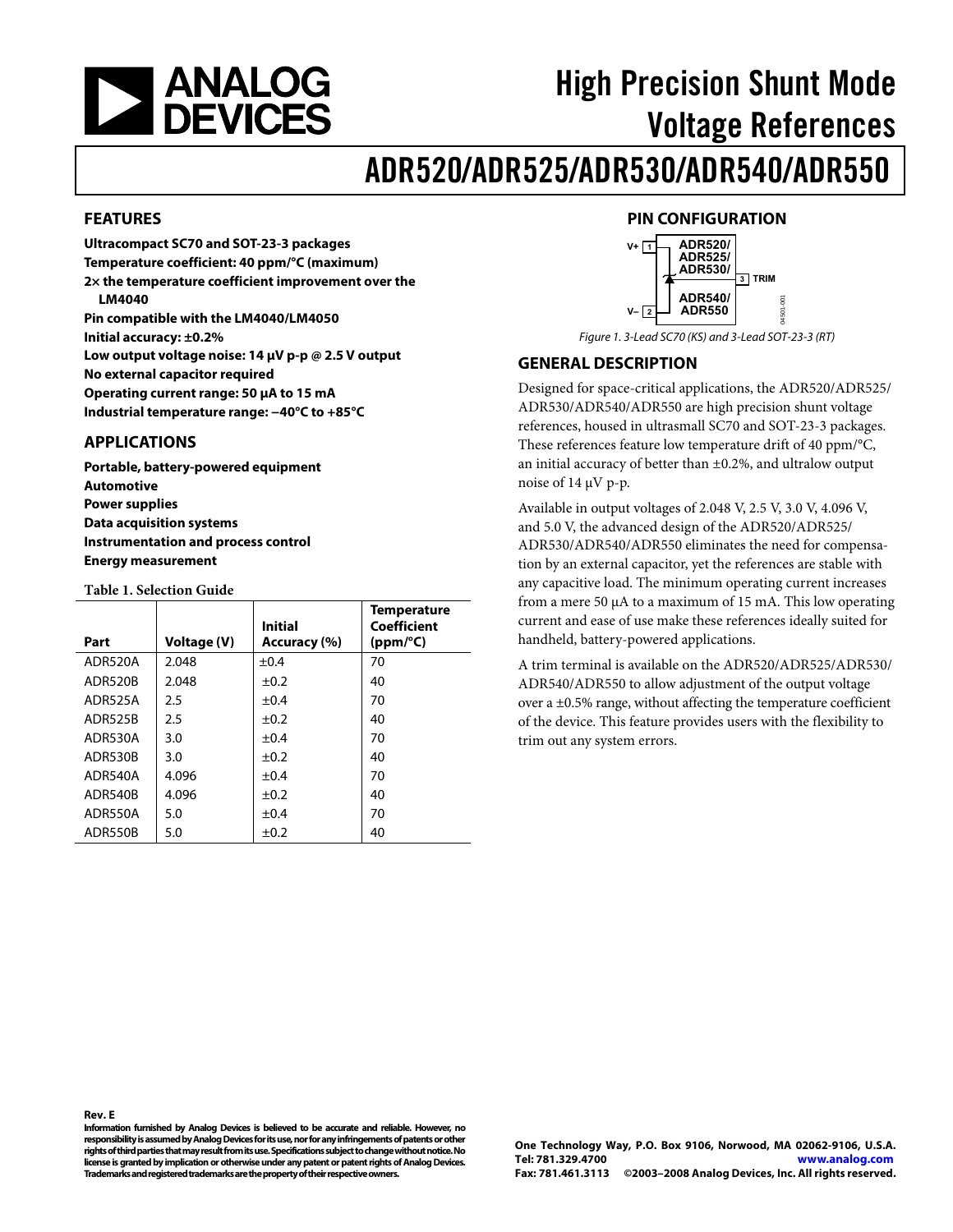## <span id="page-1-0"></span>TABLE OF CONTENTS

#### **REVISION HISTORY**

| $6/08$ –Rev. D to Rev. E                                    |
|-------------------------------------------------------------|
|                                                             |
|                                                             |
|                                                             |
|                                                             |
|                                                             |
| $12/07$ —Rev. C to Rev. D                                   |
|                                                             |
| Changes to Figure 15, Figure 16, and Figure 17 Captions  10 |
|                                                             |
|                                                             |

#### <span id="page-1-1"></span>**8/07—Rev. B to Rev. C**

<span id="page-1-2"></span>

#### **1/06—Rev. A to Rev. B**

| 12/03—Data Sheet Changed from Rev. 0 to Rev. A |  |
|------------------------------------------------|--|
|                                                |  |
|                                                |  |
|                                                |  |

**11/03—Revision 0: Initial Version**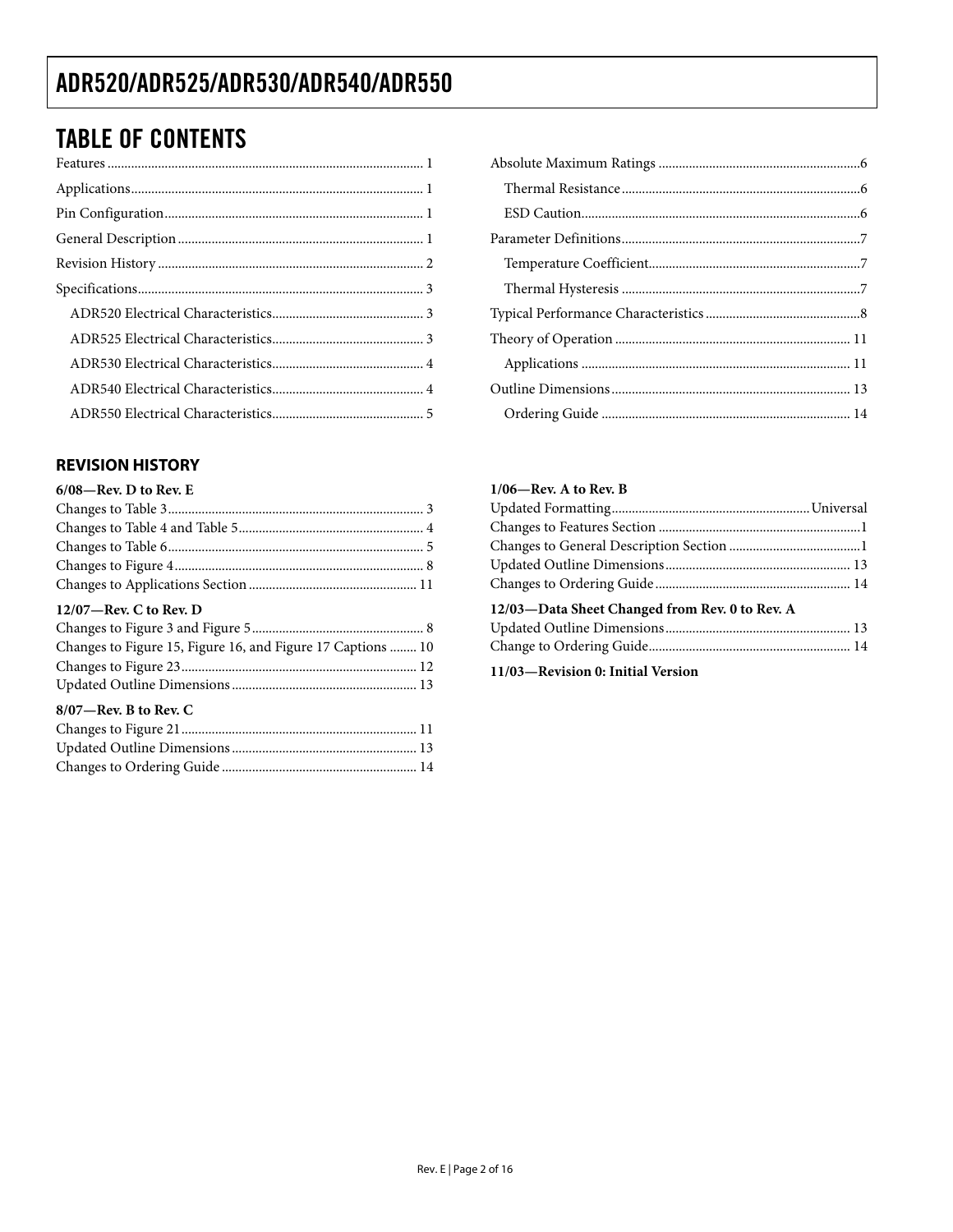### <span id="page-2-1"></span><span id="page-2-0"></span>SPECIFICATIONS

#### **ADR520 ELECTRICAL CHARACTERISTICS**

I<sub>IN</sub> = 50 μA to 15 mA, T<sub>A</sub> = 25°C, unless otherwise noted.

#### **Table 2.**

| <b>Parameter</b>                          | Symbol                       | <b>Conditions</b>                                  | <b>Min</b> | <b>Typ</b>     | <b>Max</b>     | <b>Unit</b> |
|-------------------------------------------|------------------------------|----------------------------------------------------|------------|----------------|----------------|-------------|
| Output Voltage                            | <b>VOUT</b>                  |                                                    |            |                |                |             |
| Grade A                                   |                              |                                                    | 2.040      | 2.048          | 2.056          | v           |
| Grade B                                   |                              |                                                    | 2.044      | 2.048          | 2.052          | $\vee$      |
| <b>Initial Accuracy</b>                   | <b>VOERR</b>                 |                                                    |            |                |                |             |
| Grade A                                   |                              | ±0.4%                                              | $-8$       |                | $+8$           | mV          |
| Grade B                                   |                              | ±0.2%                                              | $-4$       |                | $+4$           | mV          |
| Temperature Coefficient <sup>1</sup>      | TCV <sub>o</sub>             | $-40^{\circ}$ C < T <sub>A</sub> < $+85^{\circ}$ C |            |                |                |             |
| Grade A                                   |                              |                                                    |            | 25             | 70             | ppm/°C      |
| Grade B                                   |                              |                                                    |            | 15             | 40             | ppm/°C      |
| Output Voltage Change vs. I <sub>IN</sub> | $\Delta V_{\rm R}$           | $I_{IN} = 0.1$ mA to 15 mA                         |            |                |                | mV          |
|                                           |                              | $-40^{\circ}$ C < T <sub>A</sub> < $+85^{\circ}$ C |            |                | 4              | mV          |
|                                           |                              | $I_{IN}$ = 1 mA to 15 mA                           |            |                |                |             |
|                                           |                              | $-40^{\circ}$ C < T <sub>A</sub> < $+85^{\circ}$ C |            |                | $\overline{2}$ | mV          |
| Dynamic Output Impedance                  | $(\Delta V_R/\Delta I_R)$    | $I_{IN} = 0.1$ mA to 15 mA                         |            |                | 0.27           | Ω           |
| Minimum Operating Current                 | I <sub>IN</sub>              | $-40^{\circ}$ C < T <sub>A</sub> < $+85^{\circ}$ C | 50         |                |                | μA          |
| <b>Voltage Noise</b>                      | $e_{N,p-p}$                  | 0.1 Hz to 10 Hz                                    |            | 14             |                | µV p-p      |
| Turn-On Settling Time                     | t <sub>R</sub>               |                                                    |            | $\overline{2}$ |                | μs          |
| Output Voltage Hysteresis                 | $\Delta V_{\text{OUT\_HYS}}$ | $I_{IN} = 1$ mA                                    |            | 40             |                | ppm         |

<span id="page-2-2"></span><sup>1</sup> Guaranteed by design; not production tested.

#### **ADR525 ELECTRICAL CHARACTERISTICS**

I<sub>IN</sub> = 50 μA to 15 mA, T<sub>A</sub> = 25°C, unless otherwise noted.

| וחו<br>н |
|----------|
|----------|

| <b>Parameter</b>                          | Symbol                       | <b>Conditions</b>                                  | <b>Min</b> | <b>Typ</b>     | Max            | Unit        |
|-------------------------------------------|------------------------------|----------------------------------------------------|------------|----------------|----------------|-------------|
| Output Voltage                            | <b>Vout</b>                  |                                                    |            |                |                |             |
| Grade A                                   |                              |                                                    | 2.490      | 2.500          | 2.510          | V           |
| Grade B                                   |                              |                                                    | 2.495      | 2.500          | 2.505          | $\vee$      |
| <b>Initial Accuracy</b>                   | <b>VOFRR</b>                 |                                                    |            |                |                |             |
| Grade A                                   |                              | ±0.4%                                              | $-10$      |                | $+10$          | mV          |
| Grade B                                   |                              | ±0.2%                                              | $-5$       |                | $+5$           | mV          |
| Temperature Coefficient <sup>1</sup>      | <b>TCV</b> <sub>0</sub>      | $-40^{\circ}$ C < T <sub>A</sub> < $+85^{\circ}$ C |            |                |                |             |
| Grade A                                   |                              |                                                    |            | 25             | 70             | ppm/°C      |
| Grade B                                   |                              |                                                    |            | 15             | 40             | ppm/°C      |
| Output Voltage Change vs. I <sub>IN</sub> | $\Delta V_{\rm R}$           | $I_{IN} = 0.1$ mA to 15 mA                         |            |                |                | mV          |
|                                           |                              | $-40^{\circ}$ C < T <sub>A</sub> < $+85^{\circ}$ C |            |                | 4              | mV          |
|                                           |                              | $I_{IN} = 1$ mA to 15 mA                           |            |                |                |             |
|                                           |                              | $-40^{\circ}$ C < T <sub>A</sub> < $+85^{\circ}$ C |            |                | $\overline{2}$ | mV          |
| Dynamic Output Impedance                  | $(\Delta V_R/\Delta I_R)$    | $I_{IN} = 0.1$ mA to 15 mA                         |            |                | 0.2            | Ω           |
| Minimum Operating Current                 | <b>I<sub>IN</sub></b>        | $-40^{\circ}$ C < T <sub>A</sub> < $+85^{\circ}$ C | 50         |                |                | μA          |
| <b>Voltage Noise</b>                      | $P_{N,p-p}$                  | 0.1 Hz to 10 Hz                                    |            | 18             |                | $\mu V$ p-p |
| Turn-On Settling Time                     | t <sub>R</sub>               |                                                    |            | $\overline{2}$ |                | μs          |
| Output Voltage Hysteresis                 | $\Delta V_{\text{OUT\_HYS}}$ | $I_{IN} = 1$ mA                                    |            | 40             |                | ppm         |

<span id="page-2-4"></span><span id="page-2-3"></span>1 Guaranteed by design; not production tested.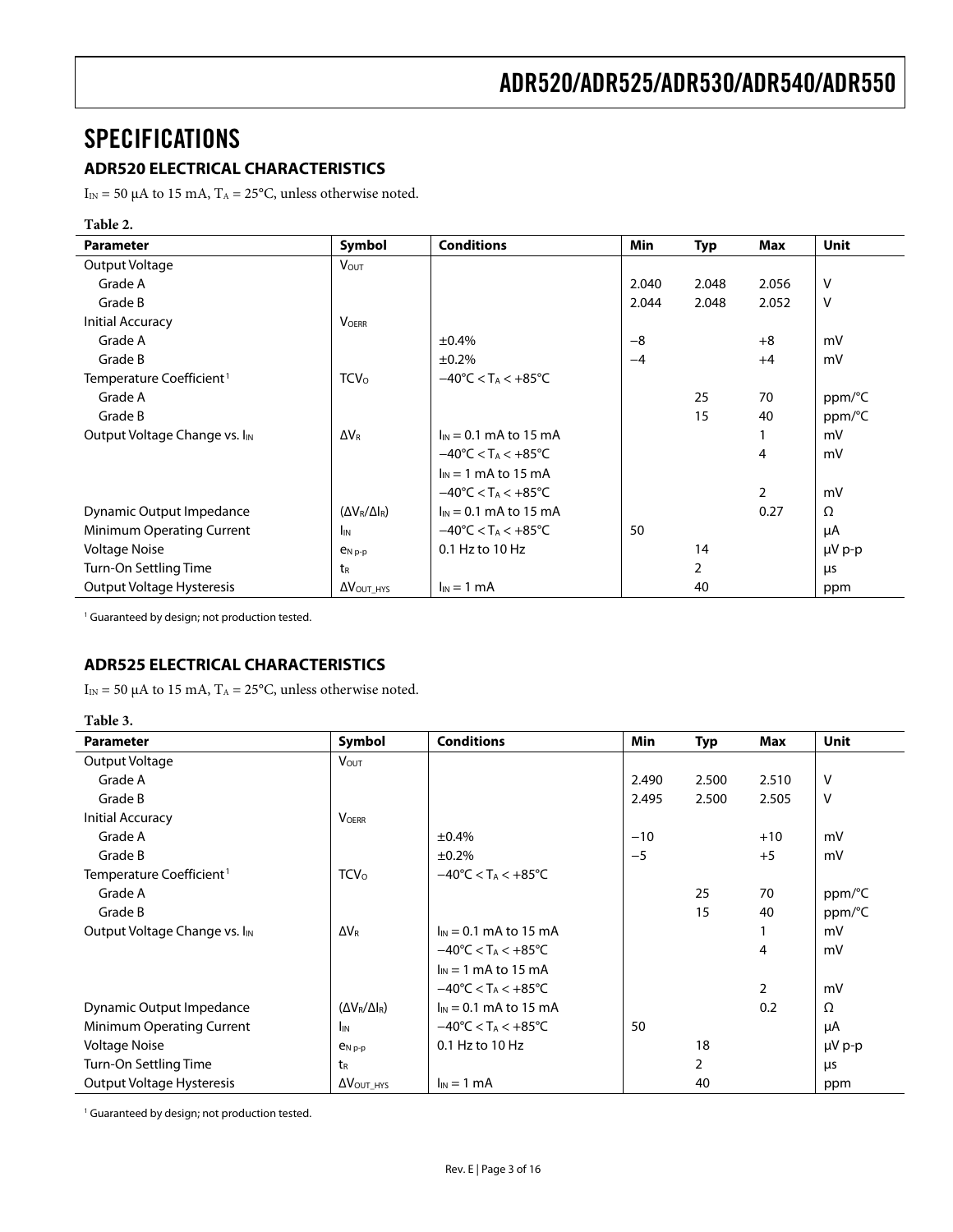#### <span id="page-3-1"></span><span id="page-3-0"></span>**ADR530 ELECTRICAL CHARACTERISTICS**

I<sub>IN</sub> = 50 μA to 15 mA, T<sub>A</sub> = 25°C, unless otherwise noted.

#### **Table 4.**

| <b>Parameter</b>                          | Symbol                       | <b>Conditions</b>                                  | Min   | <b>Typ</b>     | Max            | Unit        |
|-------------------------------------------|------------------------------|----------------------------------------------------|-------|----------------|----------------|-------------|
| Output Voltage                            | <b>VOUT</b>                  |                                                    |       |                |                |             |
| Grade A                                   |                              |                                                    | 2.988 | 3.000          | 3.012          | $\vee$      |
| Grade B                                   |                              |                                                    | 2.994 | 3.000          | 3.006          | $\vee$      |
| Initial Accuracy                          | <b>VOFRR</b>                 |                                                    |       |                |                |             |
| Grade A                                   |                              | ±0.4%                                              | $-12$ |                | $+12$          | mV          |
| Grade B                                   |                              | ±0.2%                                              | $-6$  |                | $+6$           | mV          |
| Temperature Coefficient <sup>1</sup>      | <b>TCV</b> <sub>0</sub>      | $-40^{\circ}$ C < T <sub>A</sub> < $+85^{\circ}$ C |       |                |                |             |
| Grade A                                   |                              |                                                    |       | 25             | 70             | ppm/°C      |
| Grade B                                   |                              |                                                    |       | 15             | 40             | ppm/°C      |
| Output Voltage Change vs. I <sub>IN</sub> | $\Delta V_{\rm R}$           | $I_{IN} = 0.1$ mA to 15 mA                         |       |                |                | mV          |
|                                           |                              | $-40^{\circ}$ C < T <sub>A</sub> < $+85^{\circ}$ C |       |                | 4              | mV          |
|                                           |                              | $\ln 1$ mA to 15 mA                                |       |                |                |             |
|                                           |                              | $-40^{\circ}$ C < T <sub>A</sub> < $+85^{\circ}$ C |       |                | $\overline{2}$ | mV          |
| Dynamic Output Impedance                  | $(\Delta V_R/\Delta I_R)$    | $I_{IN} = 0.1$ mA to 15 mA                         |       |                | 0.2            | $\Omega$    |
| Minimum Operating Current                 | I <sub>IN</sub>              | $-40^{\circ}$ C < T <sub>A</sub> < $+85^{\circ}$ C | 50    |                |                | μA          |
| <b>Voltage Noise</b>                      | $P_{N,p-p}$                  | 0.1 Hz to 10 Hz                                    |       | 22             |                | $\mu V$ p-p |
| Turn-On Settling Time                     | tR                           |                                                    |       | $\overline{2}$ |                | μs          |
| Output Voltage Hysteresis                 | $\Delta V_{\text{OUT\_HYS}}$ | $I_{IN} = 1$ mA                                    |       | 40             |                | ppm         |

<sup>1</sup> Guaranteed by design; not production tested.

#### **ADR540 ELECTRICAL CHARACTERISTICS**

I<sub>IN</sub> = 50 μA to 15 mA, T<sub>A</sub> = 25°C, unless otherwise noted.

#### **Table 5.**

| <b>Parameter</b>                          | Symbol                       | <b>Conditions</b>                                  | <b>Min</b> | <b>Typ</b> | Max            | <b>Unit</b> |
|-------------------------------------------|------------------------------|----------------------------------------------------|------------|------------|----------------|-------------|
| Output Voltage                            | <b>V</b> <sub>OUT</sub>      |                                                    |            |            |                |             |
| Grade A                                   |                              |                                                    | 4.080      | 4.096      | 4.112          | V           |
| Grade B                                   |                              |                                                    | 4.088      | 4.096      | 4.104          | V           |
| Initial Accuracy                          | <b>VOERR</b>                 |                                                    |            |            |                |             |
| Grade A                                   |                              | ±0.4%                                              | $-16$      |            | $+16$          | mV          |
| Grade B                                   |                              | ±0.2%                                              | $-8$       |            | $+8$           | mV          |
| Temperature Coefficient <sup>1</sup>      | <b>TCV</b> <sub>0</sub>      | $-40^{\circ}$ C < T <sub>A</sub> < $+85^{\circ}$ C |            |            |                |             |
| Grade A                                   |                              |                                                    |            | 25         | 70             | ppm/°C      |
| Grade B                                   |                              |                                                    |            | 15         | 40             | ppm/°C      |
| Output Voltage Change vs. I <sub>IN</sub> | $\Delta V_R$                 | $I_{IN} = 0.1$ mA to 15 mA                         |            |            |                | mV          |
|                                           |                              | $-40^{\circ}$ C < T <sub>A</sub> < $+85^{\circ}$ C |            |            | 5              | mV          |
|                                           |                              | $\ln 1$ mA to 15 mA                                |            |            |                |             |
|                                           |                              | $-40^{\circ}$ C < T <sub>A</sub> < $+85^{\circ}$ C |            |            | $\overline{2}$ | mV          |
| Dynamic Output Impedance                  | $(\Delta V_R/\Delta I_R)$    | $I_{IN} = 0.1$ mA to 15 mA                         |            |            | 0.2            | Ω           |
| Minimum Operating Current                 | I <sub>IN</sub>              | $-40^{\circ}$ C < T <sub>A</sub> < $+85^{\circ}$ C | 50         |            |                | μA          |
| <b>Voltage Noise</b>                      | $e_{N,p-p}$                  | 0.1 Hz to 10 Hz                                    |            | 30         |                | $\mu V$ p-p |
| Turn-On Settling Time                     | t <sub>R</sub>               |                                                    |            | 2          |                | μs          |
| Output Voltage Hysteresis                 | $\Delta V_{\text{OUT\_HYS}}$ | $I_{IN} = 1$ mA                                    |            | 40         |                | ppm         |

<sup>1</sup> Guaranteed by design; not production tested.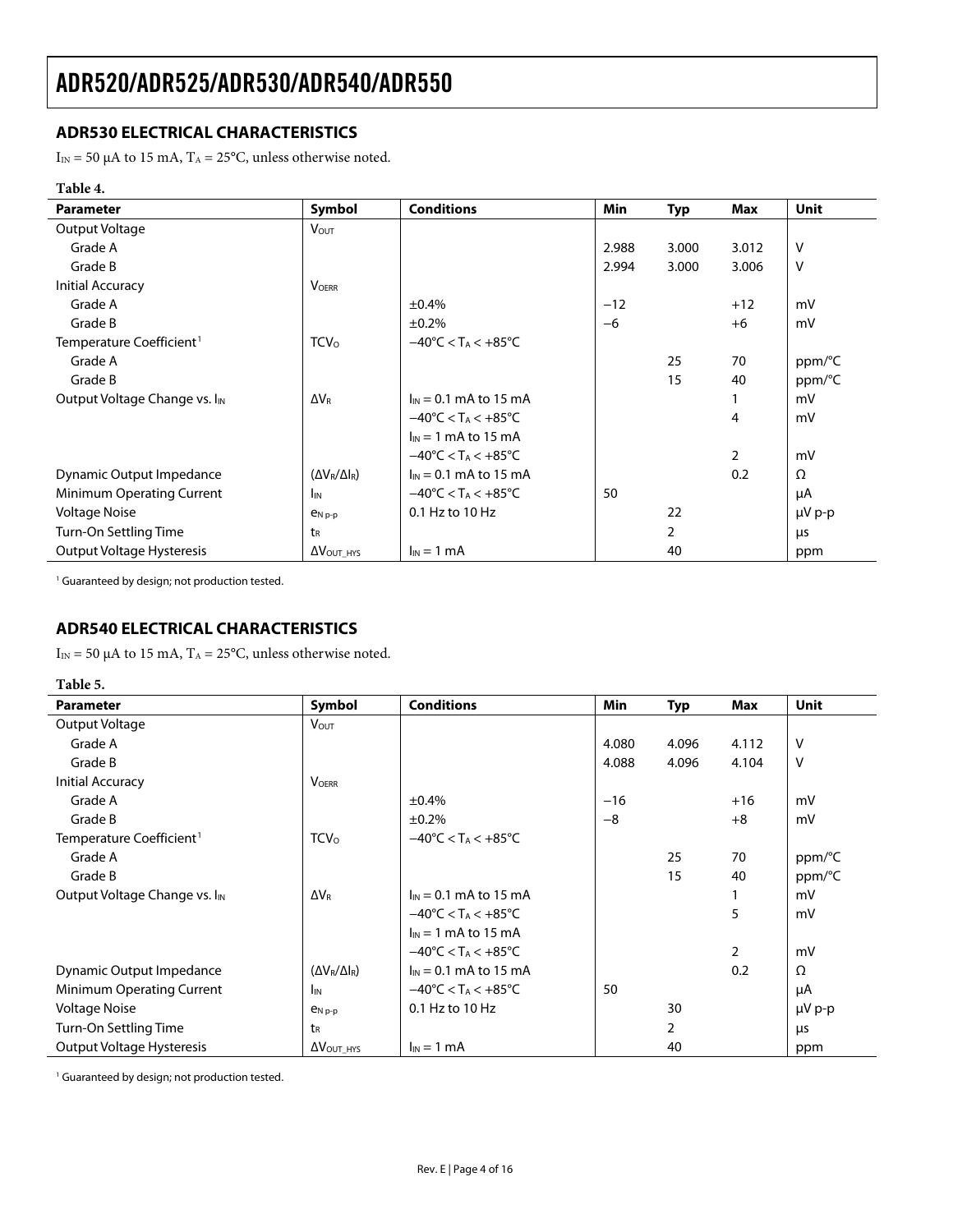#### <span id="page-4-0"></span>**ADR550 ELECTRICAL CHARACTERISTICS**

I<sub>IN</sub> = 50 μA to 15 mA, T<sub>A</sub> = 25°C, unless otherwise noted.

#### **Table 6.**

l,

| <b>Parameter</b>                          | Symbol                      | <b>Conditions</b>                                  | Min   | <b>Typ</b>     | <b>Max</b>     | <b>Unit</b> |
|-------------------------------------------|-----------------------------|----------------------------------------------------|-------|----------------|----------------|-------------|
| Output Voltage                            | <b>VOUT</b>                 |                                                    |       |                |                |             |
| Grade A                                   |                             |                                                    | 4.980 | 5.000          | 5.020          | v           |
| Grade B                                   |                             |                                                    | 4.990 | 5.000          | 5.010          | v           |
| Initial Accuracy                          | <b>VOFRR</b>                |                                                    |       |                |                |             |
| Grade A                                   |                             | ±0.4%                                              | $-20$ |                | $+20$          | mV          |
| Grade B                                   |                             | ±0.2%                                              | $-10$ |                | $+10$          | mV          |
| Temperature Coefficient <sup>1</sup>      | <b>TCV</b> <sub>0</sub>     | $-40^{\circ}$ C < T <sub>A</sub> < $+85^{\circ}$ C |       |                |                |             |
| Grade A                                   |                             |                                                    |       | 25             | 70             | ppm/°C      |
| Grade B                                   |                             |                                                    |       | 15             | 40             | ppm/°C      |
| Output Voltage Change vs. I <sub>IN</sub> | $\Delta V_R$                | $I_{IN} = 0.1$ mA to 15 mA                         |       |                |                | mV          |
|                                           |                             | $-40^{\circ}$ C < T <sub>A</sub> < $+85^{\circ}$ C |       |                | 5              | mV          |
|                                           |                             | $I_{IN} = 1$ mA to 15 mA                           |       |                |                |             |
|                                           |                             | $-40^{\circ}$ C < T <sub>A</sub> < $+85^{\circ}$ C |       |                | $\overline{2}$ | mV          |
| Dynamic Output Impedance                  | $(\Delta V_R/\Delta I_R)$   | $I_{IN}$ = 0.1 mA to 15 mA                         |       |                | 0.2            | Ω           |
| Minimum Operating Current                 | <b>I</b> IN                 | $-40^{\circ}$ C < T <sub>A</sub> < $+85^{\circ}$ C | 50    |                |                | μA          |
| <b>Voltage Noise</b>                      | $P_{N,p-p}$                 | 0.1 Hz to 10 Hz                                    |       | 38             |                | µV p-p      |
| Turn-On Settling Time                     | t <sub>R</sub>              |                                                    |       | $\overline{2}$ |                | μs          |
| Output Voltage Hysteresis                 | $\Delta V_{\text{OUT HYS}}$ | $I_{IN} = 1$ mA                                    |       | 40             |                | ppm         |

<sup>1</sup> Guaranteed by design; not production tested.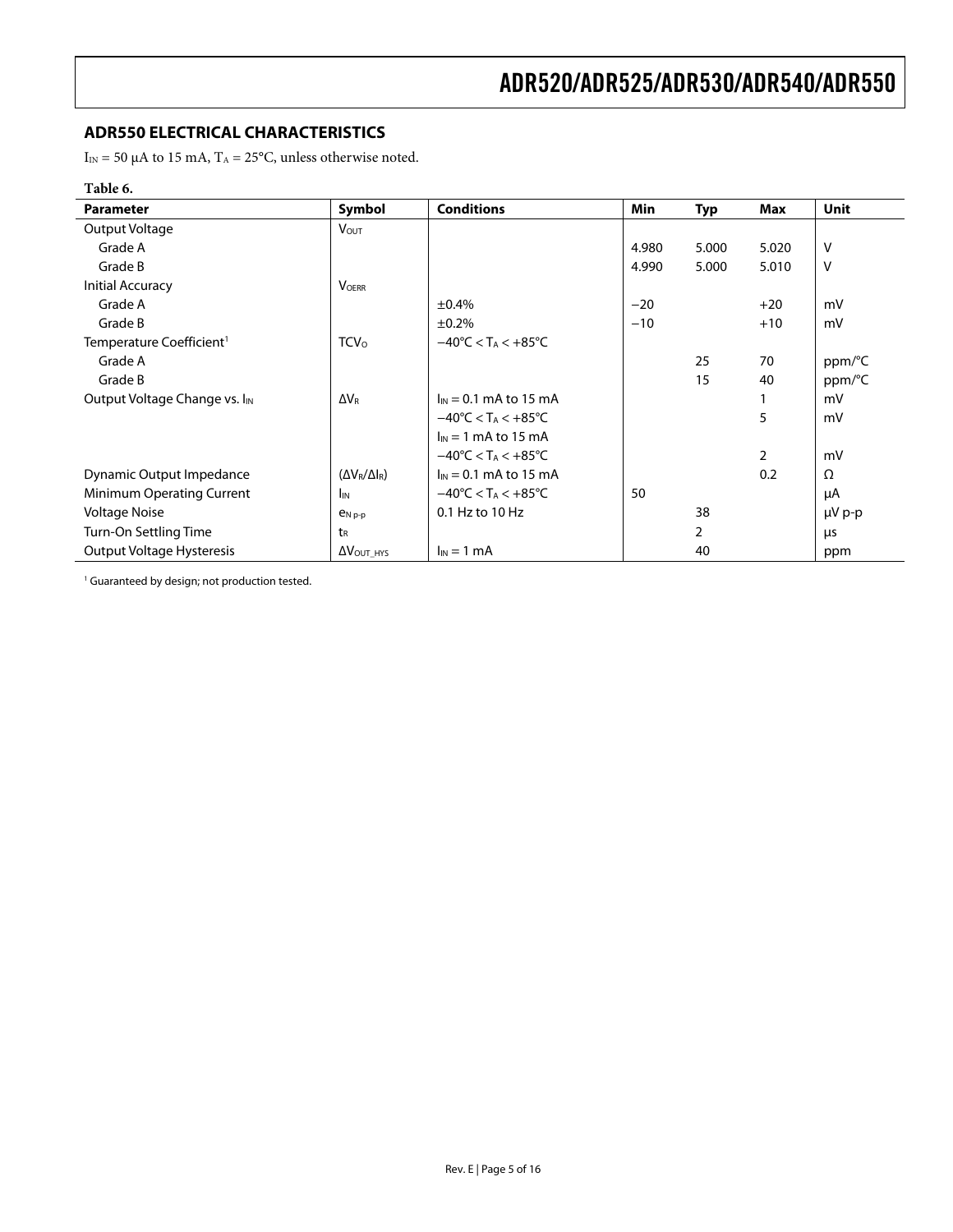### <span id="page-5-0"></span>ABSOLUTE MAXIMUM RATINGS

Ratings apply at 25°C, unless otherwise noted.

#### **Table 7.**

| <b>Parameter</b>                     | Rating                               |
|--------------------------------------|--------------------------------------|
| <b>Reverse Current</b>               | 25 mA                                |
| <b>Forward Current</b>               | 20 mA                                |
| Storage Temperature Range            | $-65^{\circ}$ C to +150 $^{\circ}$ C |
| Industrial Temperature Range         | $-40^{\circ}$ C to $+85^{\circ}$ C   |
| Junction Temperature Range           | $-65^{\circ}$ C to +150 $^{\circ}$ C |
| Lead Temperature (Soldering, 60 sec) | 300 $\degree$ C                      |

Stresses above those listed under Absolute Maximum Ratings may cause permanent damage to the device. This is a stress rating only; functional operation of the device at these or any other conditions above those indicated in the operational section of this specification is not implied. Exposure to absolute maximum rating conditions for extended periods may affect device reliability.

#### **THERMAL RESISTANCE**

#### **Table 8.**

| Package Type                                                                           | $\theta_{JA}$ <sup>1</sup> | $\theta_{\text{JC}}$ | Unit               |  |  |  |  |
|----------------------------------------------------------------------------------------|----------------------------|----------------------|--------------------|--|--|--|--|
| 3-Lead SC70 (KS)                                                                       | 580.5                      | 177.4                | °C/W               |  |  |  |  |
| 3-Lead SOT-23-3 (RT)                                                                   | 270                        | 102                  | $\rm ^{\circ}$ C/W |  |  |  |  |
| $1\theta_{JA}$ is specified for worst-case conditions, such as for devices soldered on |                            |                      |                    |  |  |  |  |

circuit boards for surface-mount packages.

#### **ESD CAUTION**



ESD (electrostatic discharge) sensitive device. Charged devices and circuit boards can discharge without detection. Although this product features patented or proprietary protection circuitry, damage may occur on devices subjected to high energy ESD. Therefore, proper ESD precautions should be taken to avoid performance degradation or loss of functionality.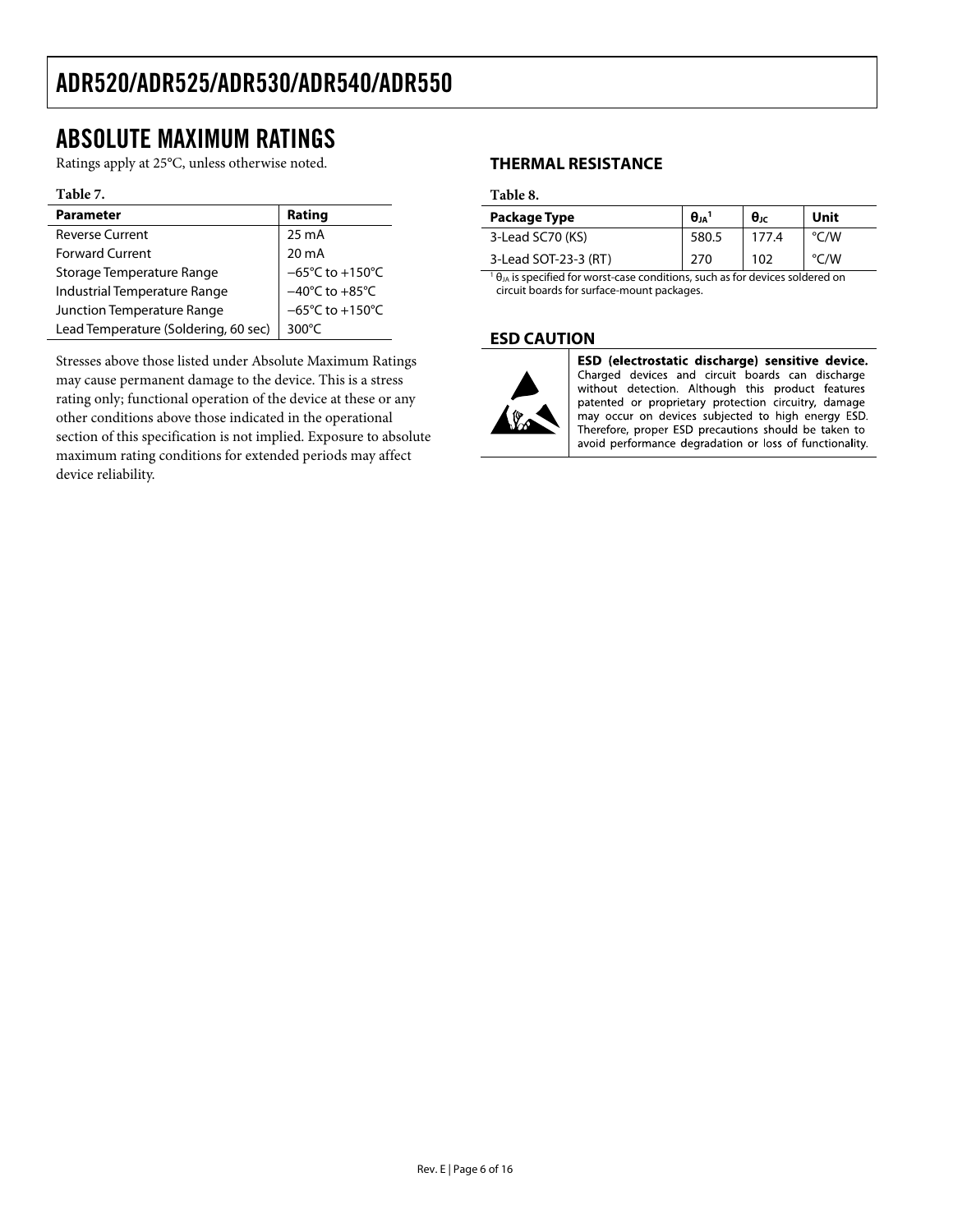### <span id="page-6-0"></span>PARAMETER DEFINITIONS **TEMPERATURE COEFFICIENT**

Temperature coefficient is defined as the change in output voltage with respect to operating temperature changes and is normalized by the output voltage at 25°C. This parameter is expressed in ppm/°C and is determined by the following equation:

$$
TCV_{O}\left[\frac{\text{ppm}}{\text{°C}}\right] = \frac{V_{OUT}(T_2) - V_{OUT}(T_1)}{V_{OUT}(25\text{°C}) \times (T_2 - T_1)} \times 10^6 \tag{1}
$$

where:

 $V_{OUT}(T_2) = V_{OUT}$  at Temperature 2.  $V_{OUT}(T_1) = V_{OUT}$  at Temperature 1.  $V_{OUT}(25^{\circ}C) = V_{OUT}$  at 25 $^{\circ}C$ .

#### **THERMAL HYSTERESIS**

Thermal hysteresis is defined as the change in output voltage after the device is cycled through temperatures ranging from +25°C to −40°C, then to +85°C, and back to +25°C. The following equation expresses a typical value from a sample of parts put through such a cycle:

$$
V_{OUT\_HYS} = V_{OUT}(25^{\circ}C) - V_{OUT\_END}
$$
  
\n
$$
V_{OUT\_HYS}[ppm] = \frac{V_{OUT}(25^{\circ}C) - V_{OUT\_END}}{V_{OUT}(25^{\circ}C)} \times 10^6
$$
 (2)

where:

 $V_{OUT}(25^{\circ}C) = V_{OUT}$  at 25 $^{\circ}C$ .

 $V_{OUT\_END}$  =  $V_{OUT}$  at 25 $°C$  after a temperature cycle from +25 $°C$  to −40°C, then to +85°C, and back to +25°C.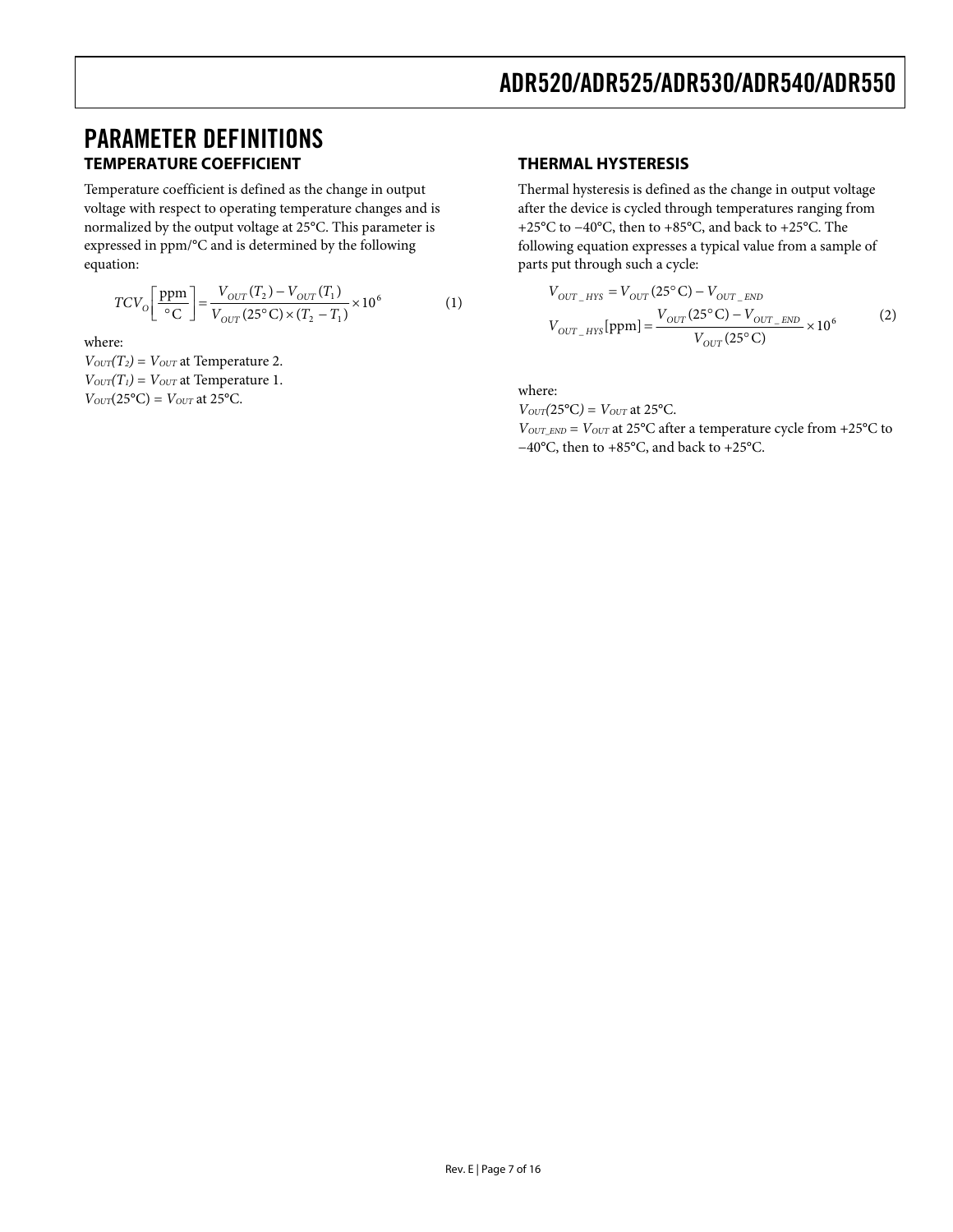# <span id="page-7-0"></span>TYPICAL PERFORMANCE CHARACTERISTICS



Figure 2. Reverse Characteristics and Minimum Operating Current



Figure 3. ADR520 Reverse Voltage vs. Operating Current



Figure 4. ADR525 Reverse Voltage vs. Operating Current



Figure 5. ADR550 Reverse Voltage vs. Operating Current



Figure 6. ADR525 Turn-On Response



Figure 7. ADR525 Turn-On Response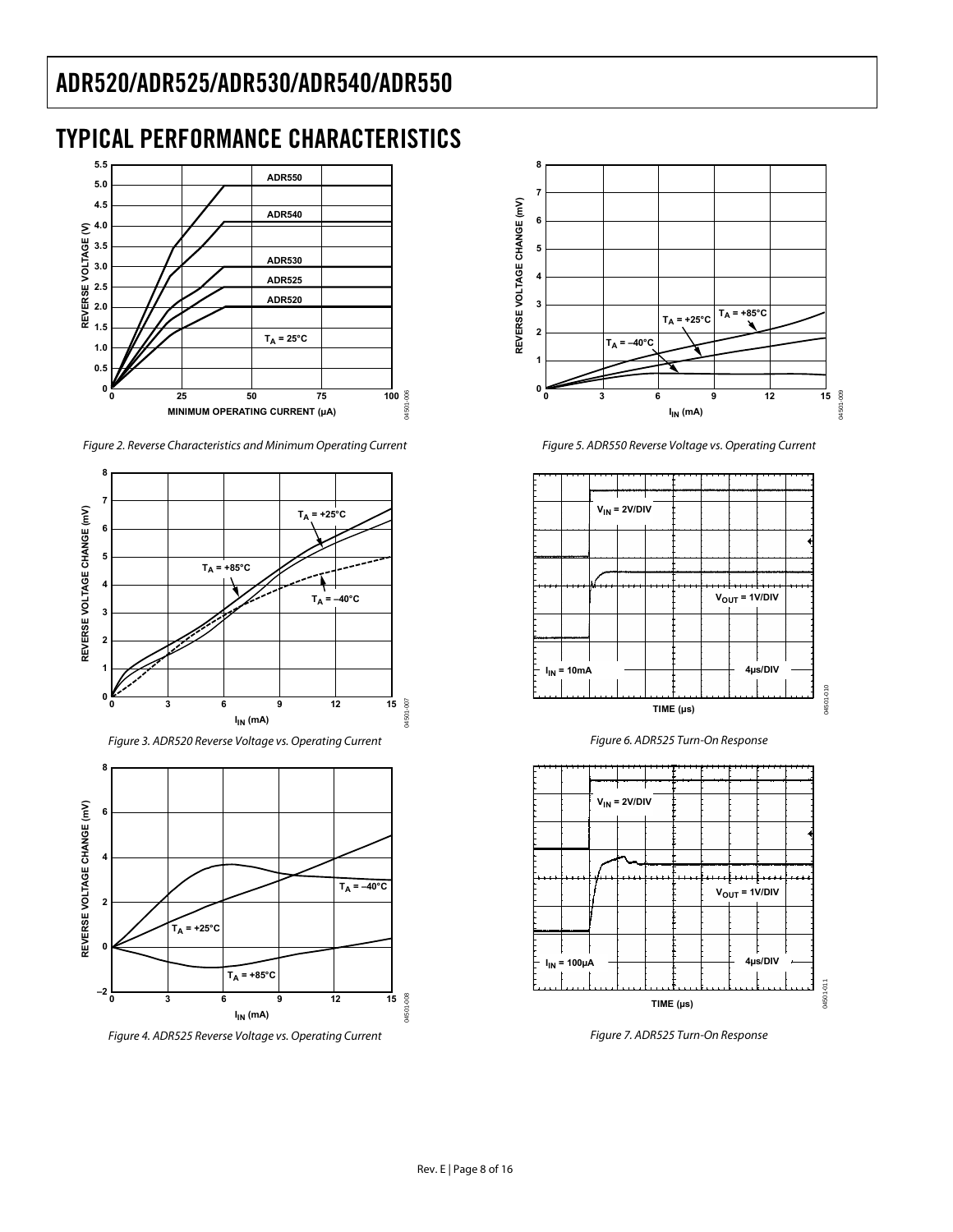





Figure 13. ADR525 Load Transient Response

Rev. E | Page 9 of 16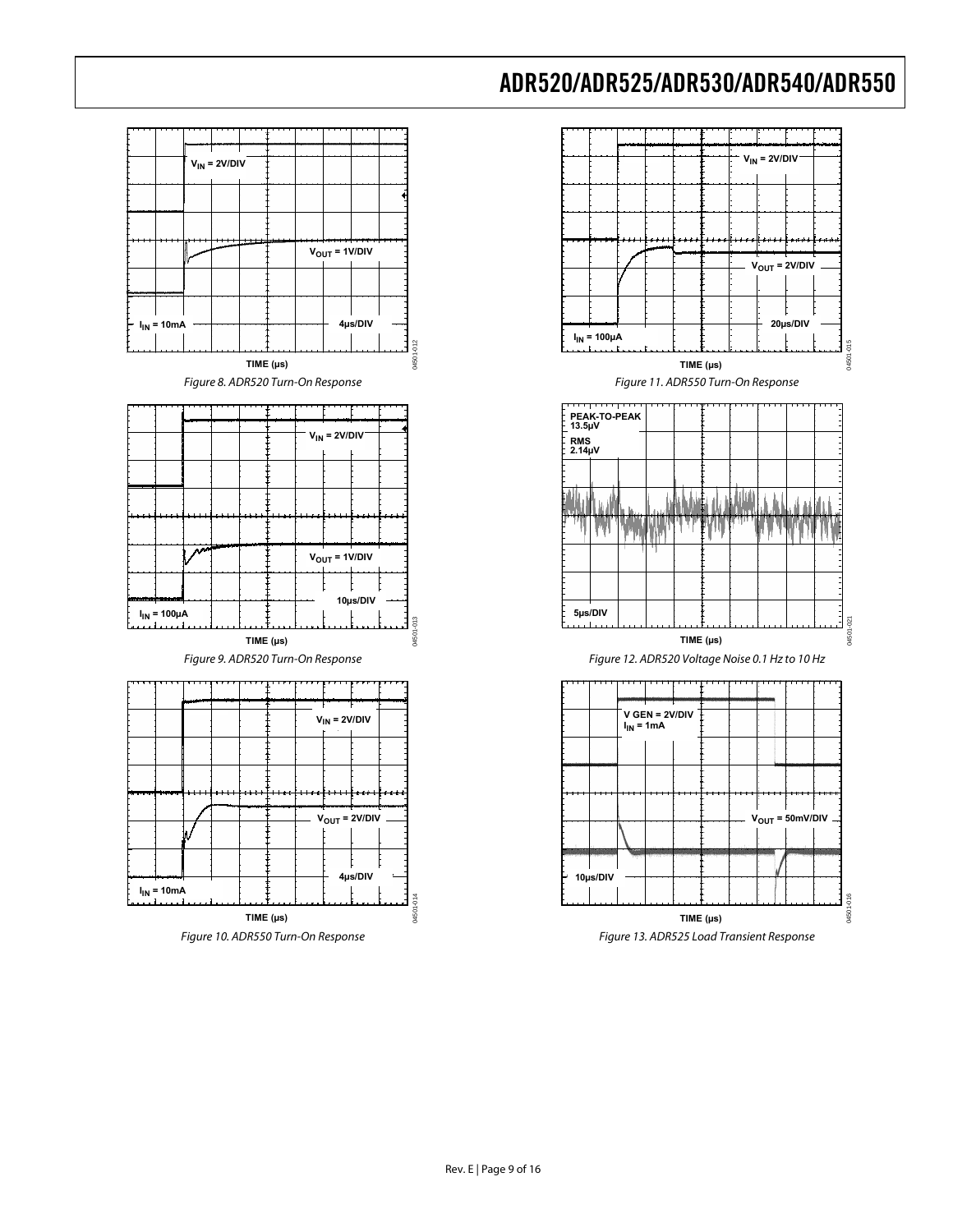

Figure 14. ADR550 Load Transient Response



Figure 15. Data for Five Parts of ADR525 Vout over Temperature



Figure 16. Data for Five Parts of ADR530 Vout over Temperature



Figure 17. Data for Five Parts of ADR550 Vout over Temperature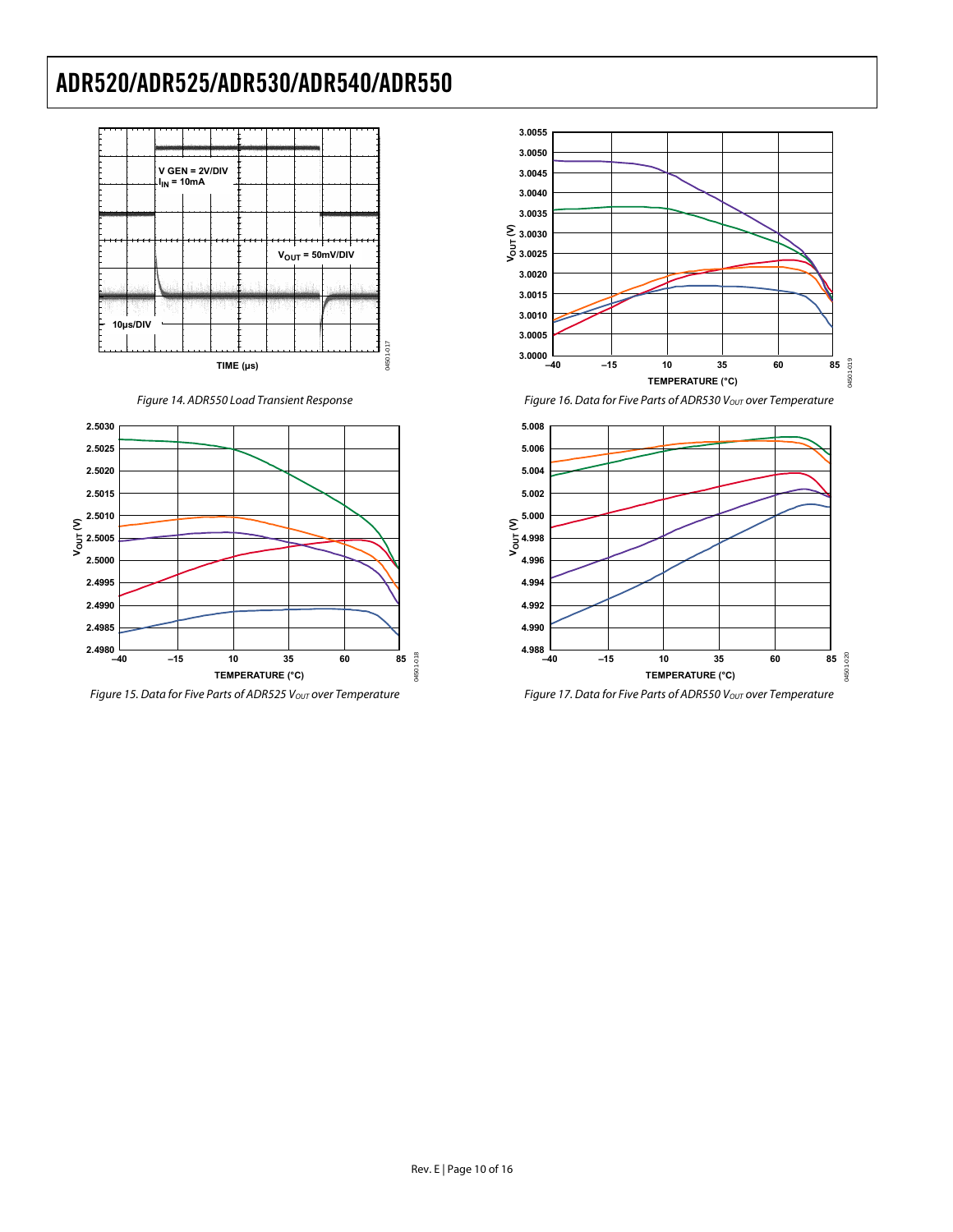### <span id="page-10-1"></span><span id="page-10-0"></span>THEORY OF OPERATION

The ADR520/ADR525/ADR530/ADR540/ADR550 use the band gap concept to produce a stable, low temperature coefficient voltage reference suitable for high accuracy data acquisition components and systems. The devices use the physical nature of a silicon transistor base-emitter voltage ( $V<sub>BE</sub>$ ) in the forward-biased operating region. All such transistors have approximately a −2 mV/°C temperature coefficient (TC), making them unsuitable for direct use as low temperature coefficient references. Extrapolation of the temperature characteristics of any one of these devices to absolute zero (with the collector current proportional to the absolute temperature), however, reveals that its  $V_{BE}$ approaches approximately the silicon band gap voltage. Thus, if a voltage develops with an opposing temperature coefficient to sum the V<sub>BE</sub>, a zero temperature coefficient reference results. The ADR520/ADR525/ADR530/ADR540/ADR550 circuit shown in [Figure 18](#page-10-2) provides such a compensating voltage (V1) by driving two transistors at different current densities and amplifying the resultant  $V_{BE}$  difference ( $\Delta V_{BE}$ , which has a positive temperature coefficient). The sum of  $V_{BE}$  and V1 provides a stable voltage reference over temperature.



#### <span id="page-10-3"></span><span id="page-10-2"></span>**APPLICATIONS**

The ADR520/ADR525/ADR530/ADR540/ADR550 are a series of precision shunt voltage references. They are designed to operate without an external capacitor between the positive and negative terminals. If a bypass capacitor is used to filter the supply, the references remain stable.

All shunt voltage references require an external bias resistor (RBIAS) between the supply voltage and the reference (see Figure 19).  $R<sub>BIAS</sub> sets the current that flows through the load (I<sub>L</sub>) and the$ reference  $(I_{IN})$ . Because the load and the supply voltage can vary, RBIAS needs to be chosen based on the following considerations:

- $R<sub>BIAS</sub>$  must be small enough to supply the minimum  $I<sub>IN</sub>$ current to the ADR520/ADR525/ADR530/ADR540/ ADR550, even when the supply voltage is at its minimum value and the load current is at its maximum value.
- <span id="page-10-4"></span>RBIAS must be large enough so that I<sub>IN</sub> does not exceed 15 mA when the supply voltage is at its maximum value and the load current is at its minimum value.



Given these conditions, R<sub>BIAS</sub> is determined by the supply voltage ( $V_s$ ), the load and operating currents ( $I_L$  and  $I_{IN}$ ) of the ADR520/ADR525/ADR530/ADR540/ADR550, and the output voltage ( $V_{\text{OUT}}$ ) of the ADR520/ADR525/ADR530/ ADR540/ADR550.

$$
R_{BIAS} = \frac{V_S - V_{OUT}}{I_L + I_{IN}}\tag{3}
$$

#### **Precision Negative Voltage Reference**

The ADR520/ADR525/ADR530/ADR540/ADR550 are suitable for applications where a precise negative voltage is desired. [Figure 20](#page-10-3) shows the ADR525 configured to provide a negative output.



Figure 20. Negative Precision Reference Configuration

#### **Output Voltage Trim**

The trim terminal of the ADR520/ADR525/ADR530/ADR540/ ADR550 can be used to adjust the output voltage over a range of ±0.5%. This allows systems designers to trim system errors by setting the reference to a voltage other than the preset output voltage. An external mechanical or electrical potentiometer can be used for this adjustment. [Figure 21](#page-10-4) illustrates how the output voltage can be trimmed using the [AD5273](http://www.analog.com/AD5273), an Analog Devices, Inc., 10 kΩ potentiometer.

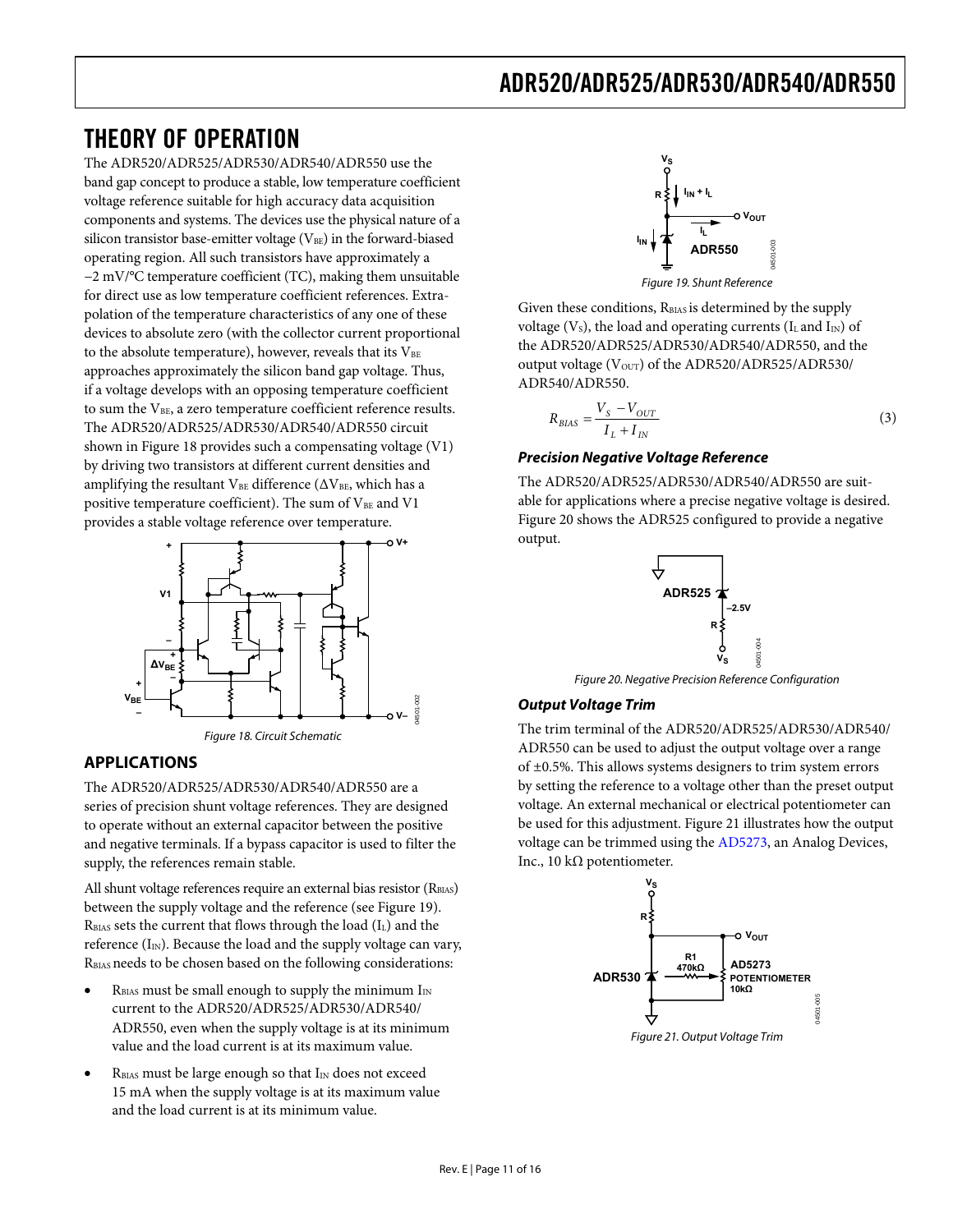#### **Stacking the ADR520/ADR525/ADR530/ADR540/ADR550 for User-Definable Outputs**

Multiple ADR520/ADR525/ADR530/ADR540/ADR550 parts can be stacked to allow the user to obtain a desired higher voltage. [Figure 22](#page-11-0) shows three ADR550s configured to give 15 V. The bias resistor,  $R<sub>BIAS</sub>$ , is chosen using Equation 3; note that the same bias current flows through all the shunt references in series. [Figure 23](#page-11-1) shows three ADR550s stacked to give  $-15$  V. R<sub>BIAS</sub> is calculated in the same manner as before. Parts of different voltages can also be added together. For example, an ADR525 and an ADR550 can be added together to give an output of +7.5 V or −7.5 V, as desired. Note, however, that the initial accuracy error is now the sum of the errors of all the stacked parts, as are the temperature coefficients and output voltage change vs. input current.



<span id="page-11-2"></span><span id="page-11-0"></span>Figure 22. +15 V Output with Stacked ADR550s

04501-022

 $022$ 1501



<span id="page-11-1"></span>Figure 23. −15 V Output with Stacked ADR550s

#### **Adjustable Precision Voltage Source**

The ADR520/ADR525/ADR530/ADR540/ADR550, combined with a precision low input bias op amp, such as the [AD8610,](http://www.analog.com/AD8610) can be used to output a precise adjustable voltage. [Figure 24](#page-11-2) illustrates the implementation of this application using the ADR520/ADR525/ADR530/ADR540/ADR550. The output of the op amp,  $V<sub>OUT</sub>$ , is determined by the gain of the circuit, which is completely dependent on the resistors, R1 and R2.

$$
V_{OUT}=V_{REF}\left(1+R2/R1\right)
$$

An additional capacitor, C1, in parallel with R2, can be added to filter out high frequency noise. The value of C1 is dependent on the value of R2.



Figure 24. Adjustable Voltage Source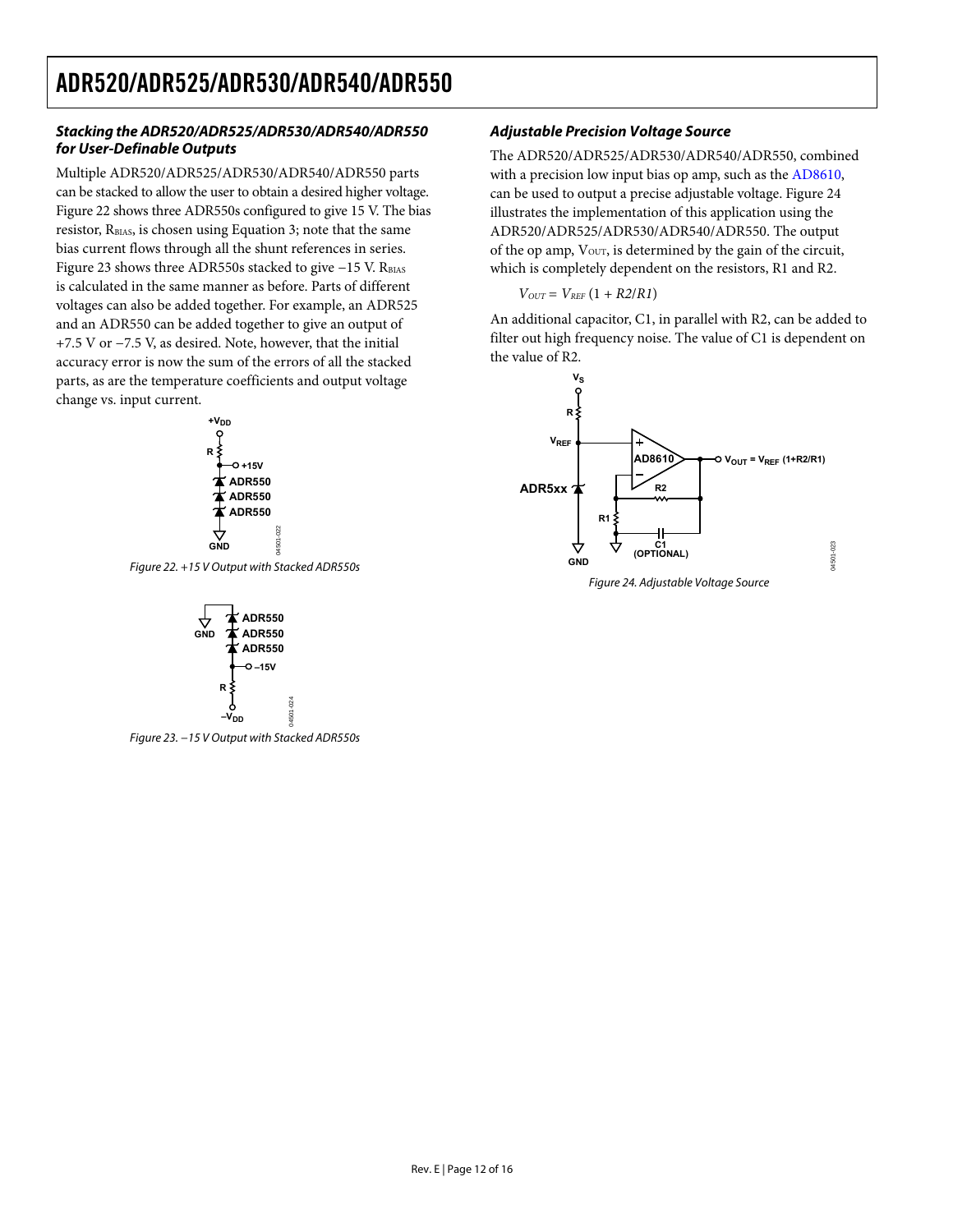### <span id="page-12-0"></span>OUTLINE DIMENSIONS

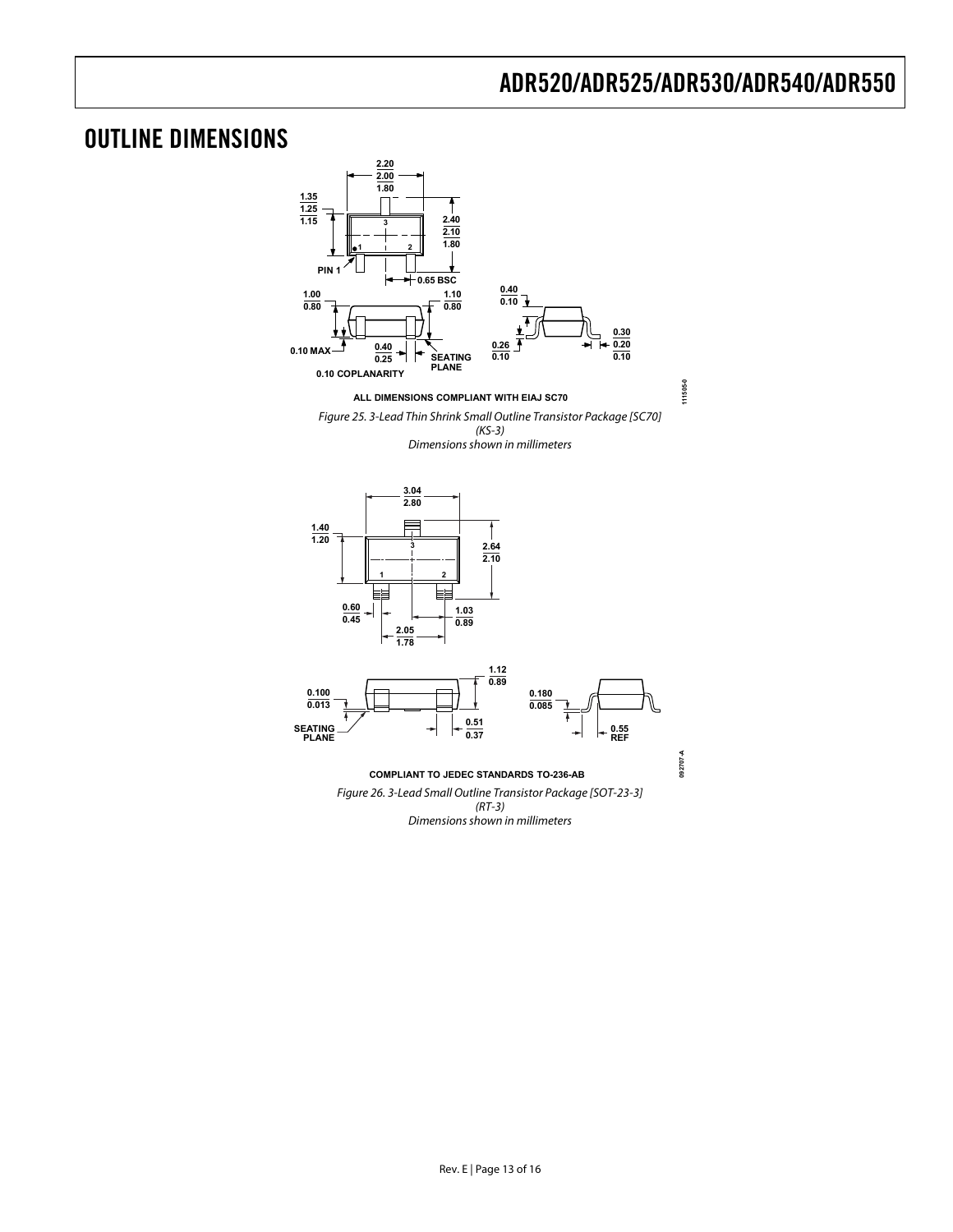#### <span id="page-13-0"></span>**ORDERING GUIDE**

<span id="page-13-1"></span>

|                   |                              | <b>Initial</b>          | <b>Tempco</b>          |                               |                          |                  | <b>Number</b>        |                                    |
|-------------------|------------------------------|-------------------------|------------------------|-------------------------------|--------------------------|------------------|----------------------|------------------------------------|
| Model             | <b>Output</b><br>Voltage (V) | <b>Accuracy</b><br>(mV) | Industrial<br>(ppm/°C) | Package<br><b>Description</b> | Package<br><b>Option</b> | <b>Branding</b>  | of Parts<br>per Reel | <b>Temperature</b><br>Range        |
| ADR520ART-R2      | 2.048                        | 8                       | 70                     | 3-Lead SOT-23-3               | $RT-3$                   | <b>RQA</b>       | 250                  | $-40^{\circ}$ C to $+85^{\circ}$ C |
| ADR520ART-REEL7   | 2.048                        | 8                       | 70                     | 3-Lead SOT-23-3               | $RT-3$                   | <b>RQA</b>       | 3,000                | $-40^{\circ}$ C to $+85^{\circ}$ C |
| ADR520ARTZ-REEL71 | 2.048                        | 8                       | 70                     | 3-Lead SOT-23-3               | $RT-3$                   | R <sub>1</sub> S | 3,000                | $-40^{\circ}$ C to $+85^{\circ}$ C |
| ADR520BKS-R2      | 2.048                        | $\overline{4}$          | 40                     | 3-Lead SC70                   | $KS-3$                   | <b>RQB</b>       | 250                  | $-40^{\circ}$ C to $+85^{\circ}$ C |
| ADR520BKS-REEL7   | 2.048                        | $\overline{4}$          | 40                     | 3-Lead SC70                   | $KS-3$                   | <b>RQB</b>       | 3,000                | $-40^{\circ}$ C to $+85^{\circ}$ C |
| ADR520BKSZ-REEL71 | 2.048                        | $\overline{4}$          | 40                     | 3-Lead SC70                   | $KS-3$                   | R <sub>1</sub> T | 3,000                | $-40^{\circ}$ C to $+85^{\circ}$ C |
| ADR520BRT-R2      | 2.048                        | $\overline{4}$          | 40                     | 3-Lead SOT-23-3               | $RT-3$                   | <b>RQB</b>       | 250                  | $-40^{\circ}$ C to $+85^{\circ}$ C |
| ADR520BRT-REEL7   | 2.048                        | 4                       | 40                     | 3-Lead SOT-23-3               | $RT-3$                   | <b>RQB</b>       | 3,000                | $-40^{\circ}$ C to $+85^{\circ}$ C |
| ADR520BRTZ-REEL71 | 2.048                        | 4                       | 40                     | 3-Lead SOT-23-3               | $RT-3$                   | R <sub>1</sub> T | 3,000                | $-40^{\circ}$ C to $+85^{\circ}$ C |
| ADR525ART-R2      | 2.5                          | 10                      | 70                     | 3-Lead SOT-23-3               | RT-3                     | <b>RRA</b>       | 250                  | $-40^{\circ}$ C to $+85^{\circ}$ C |
| ADR525ART-REEL7   | 2.5                          | 10                      | 70                     | 3-Lead SOT-23-3               | $RT-3$                   | <b>RRA</b>       | 3,000                | $-40^{\circ}$ C to $+85^{\circ}$ C |
| ADR525ARTZ-R21    | 2.5                          | 10                      | 70                     | 3-Lead SOT-23-3               | $RT-3$                   | R <sub>1</sub> W | 250                  | $-40^{\circ}$ C to $+85^{\circ}$ C |
| ADR525ARTZ-REEL71 | 2.5                          | 10                      | 70                     | 3-Lead SOT-23-3               | $RT-3$                   | R <sub>1</sub> W | 3,000                | $-40^{\circ}$ C to $+85^{\circ}$ C |
| ADR525BKS-R2      | 2.5                          | 5                       | 40                     | 3-Lead SC70                   | $KS-3$                   | <b>RRB</b>       | 250                  | $-40^{\circ}$ C to $+85^{\circ}$ C |
| ADR525BKS-REEL7   | 2.5                          | 5                       | 40                     | 3-Lead SC70                   | $KS-3$                   | <b>RRB</b>       | 3,000                | $-40^{\circ}$ C to $+85^{\circ}$ C |
| ADR525BKSZ-REEL71 | 2.5                          | 5                       | 40                     | 3-Lead SC70                   | $KS-3$                   | R <sub>1</sub> N | 3,000                | $-40^{\circ}$ C to $+85^{\circ}$ C |
| ADR525BRT-R2      | 2.5                          | 5                       | 40                     | 3-Lead SOT-23-3               | $RT-3$                   | <b>RRB</b>       | 250                  | $-40^{\circ}$ C to $+85^{\circ}$ C |
| ADR525BRT-REEL7   | 2.5                          | 5                       | 40                     | 3-Lead SOT-23-3               | $RT-3$                   | <b>RRB</b>       | 3,000                | $-40^{\circ}$ C to $+85^{\circ}$ C |
| ADR525BRTZ-REEL71 | 2.5                          | 5                       | 40                     | 3-Lead SOT-23-3               | $RT-3$                   | R <sub>1</sub> N | 3,000                | $-40^{\circ}$ C to $+85^{\circ}$ C |
| ADR530ART-R2      | 3.0                          | 12                      | 70                     | 3-Lead SOT-23-3               | $RT-3$                   | <b>RSA</b>       | 250                  | $-40^{\circ}$ C to $+85^{\circ}$ C |
| ADR530ART-REEL7   | 3.0                          | 12                      | 70                     | 3-Lead SOT-23-3               | $RT-3$                   | <b>RSA</b>       | 3,000                | $-40^{\circ}$ C to $+85^{\circ}$ C |
| ADR530ARTZ-REEL71 | 3.0                          | 12                      | 70                     | 3-Lead SOT-23-3               | $RT-3$                   | R <sub>1</sub> X | 3,000                | $-40^{\circ}$ C to $+85^{\circ}$ C |
| ADR530BKS-R2      | 3.0                          | 6                       | 40                     | 3-Lead SC70                   | $KS-3$                   | <b>RSB</b>       | 250                  | $-40^{\circ}$ C to $+85^{\circ}$ C |
| ADR530BKS-REEL7   | 3.0                          | 6                       | 40                     | 3-Lead SC70                   | $KS-3$                   | <b>RSB</b>       | 3,000                | $-40^{\circ}$ C to $+85^{\circ}$ C |
| ADR530BKSZ-REEL71 | 3.0                          | 6                       | 40                     | 3-Lead SC70                   | $KS-3$                   | R <sub>1</sub> Y | 3,000                | $-40^{\circ}$ C to $+85^{\circ}$ C |
| ADR530BRT-R2      | 3.0                          | 6                       | 40                     | 3-Lead SOT-23-3               | $RT-3$                   | <b>RSB</b>       | 250                  | $-40^{\circ}$ C to $+85^{\circ}$ C |
| ADR530BRT-REEL7   | 3.0                          | 6                       | 40                     | 3-Lead SOT-23-3               | $RT-3$                   | <b>RSB</b>       | 3,000                | $-40^{\circ}$ C to $+85^{\circ}$ C |
| ADR530BRTZ-REEL71 | 3.0                          | 6                       | 40                     | 3-Lead SOT-23-3               | $RT-3$                   | R <sub>1</sub> Y | 3,000                | $-40^{\circ}$ C to $+85^{\circ}$ C |
| ADR540ART-R2      | 4.096                        | 16                      | 70                     | 3-Lead SOT-23-3               | $RT-3$                   | <b>RTA</b>       | 250                  | $-40^{\circ}$ C to $+85^{\circ}$ C |
| ADR540ART-REEL7   | 4.096                        | 16                      | 70                     | 3-Lead SOT-23-3               | $RT-3$                   | <b>RTA</b>       | 3,000                | $-40^{\circ}$ C to $+85^{\circ}$ C |
| ADR540ARTZ-REEL71 | 4.096                        | 16                      | 70                     | 3-Lead SOT-23-3               | $RT-3$                   | R <sub>1U</sub>  | 3,000                | $-40^{\circ}$ C to $+85^{\circ}$ C |
| ADR540BKS-R2      | 4.096                        | 8                       | 40                     | 3-Lead SC70                   | $KS-3$                   | <b>RTB</b>       | 250                  | $-40^{\circ}$ C to $+85^{\circ}$ C |
| ADR540BKS-REEL7   | 4.096                        | 8                       | 40                     | 3-Lead SC70                   | $KS-3$                   | <b>RTB</b>       | 3,000                | $-40^{\circ}$ C to $+85^{\circ}$ C |
| ADR540BKSZ-REEL71 | 4.096                        | 8                       | 40                     | 3-Lead SC70                   | $KS-3$                   | R <sub>1</sub> V | 3,000                | $-40^{\circ}$ C to $+85^{\circ}$ C |
| ADR540BRT-R2      | 4.096                        | 8                       | 40                     | 3-Lead SOT-23-3               | $RT-3$                   | <b>RTB</b>       | 250                  | $-40^{\circ}$ C to $+85^{\circ}$ C |
| ADR540BRT-REEL7   | 4.096                        | 8                       | 40                     | 3-Lead SOT-23-3               | $RT-3$                   | <b>RTB</b>       | 3,000                | $-40^{\circ}$ C to $+85^{\circ}$ C |
| ADR540BRTZ-REEL71 | 4.096                        | 8                       | 40                     | 3 Lead SOT-23-3               | $RT-3$                   | R <sub>1</sub> V | 3,000                | $-40^{\circ}$ C to $+85^{\circ}$ C |
| ADR550ART-R2      | 5.0                          | 20                      | 70                     | 3-Lead SOT-23-3               | $RT-3$                   | <b>RVA</b>       | 250                  | $-40^{\circ}$ C to $+85^{\circ}$ C |
| ADR550ART-REEL7   | 5.0                          | 20                      | 70                     | 3-Lead SOT-23-3               | $RT-3$                   | <b>RVA</b>       | 3,000                | $-40^{\circ}$ C to $+85^{\circ}$ C |
| ADR550ARTZ-REEL71 | 5.0                          | 20                      | 70                     | 3-Lead SOT-23-3               | $RT-3$                   | R <sub>1Q</sub>  | 3,000                | $-40^{\circ}$ C to $+85^{\circ}$ C |
| ADR550BKS-R2      | 5.0                          | 10                      | 40                     | 3-Lead SC70                   | $KS-3$                   | <b>RVB</b>       | 250                  | $-40^{\circ}$ C to $+85^{\circ}$ C |
| ADR550BKS-REEL7   | 5.0                          | 10                      | 40                     | 3-Lead SC70                   | $KS-3$                   | RVB              | 3,000                | $-40^{\circ}$ C to $+85^{\circ}$ C |
| ADR550BKSZ-REEL71 | 5.0                          | 10                      | 40                     | 3-Lead SC70                   | $KS-3$                   | R <sub>1</sub> P | 3,000                | $-40^{\circ}$ C to $+85^{\circ}$ C |
| ADR550BRT-R2      | 5.0                          | 10                      | 40                     | 3-Lead SOT-23-3               | $RT-3$                   | RVB              | 250                  | $-40^{\circ}$ C to $+85^{\circ}$ C |
| ADR550BRT-REEL7   | 5.0                          | 10                      | 40                     | 3-Lead SOT-23-3               | $RT-3$                   | <b>RVB</b>       | 3,000                | $-40^{\circ}$ C to $+85^{\circ}$ C |
| ADR550BRTZ-REEL71 | 5.0                          | 10                      | 40                     | 3-Lead SOT-23-3               | $RT-3$                   | R <sub>1</sub> P | 3,000                | $-40^{\circ}$ C to $+85^{\circ}$ C |

 $1 Z =$  RoHS Compliant Part.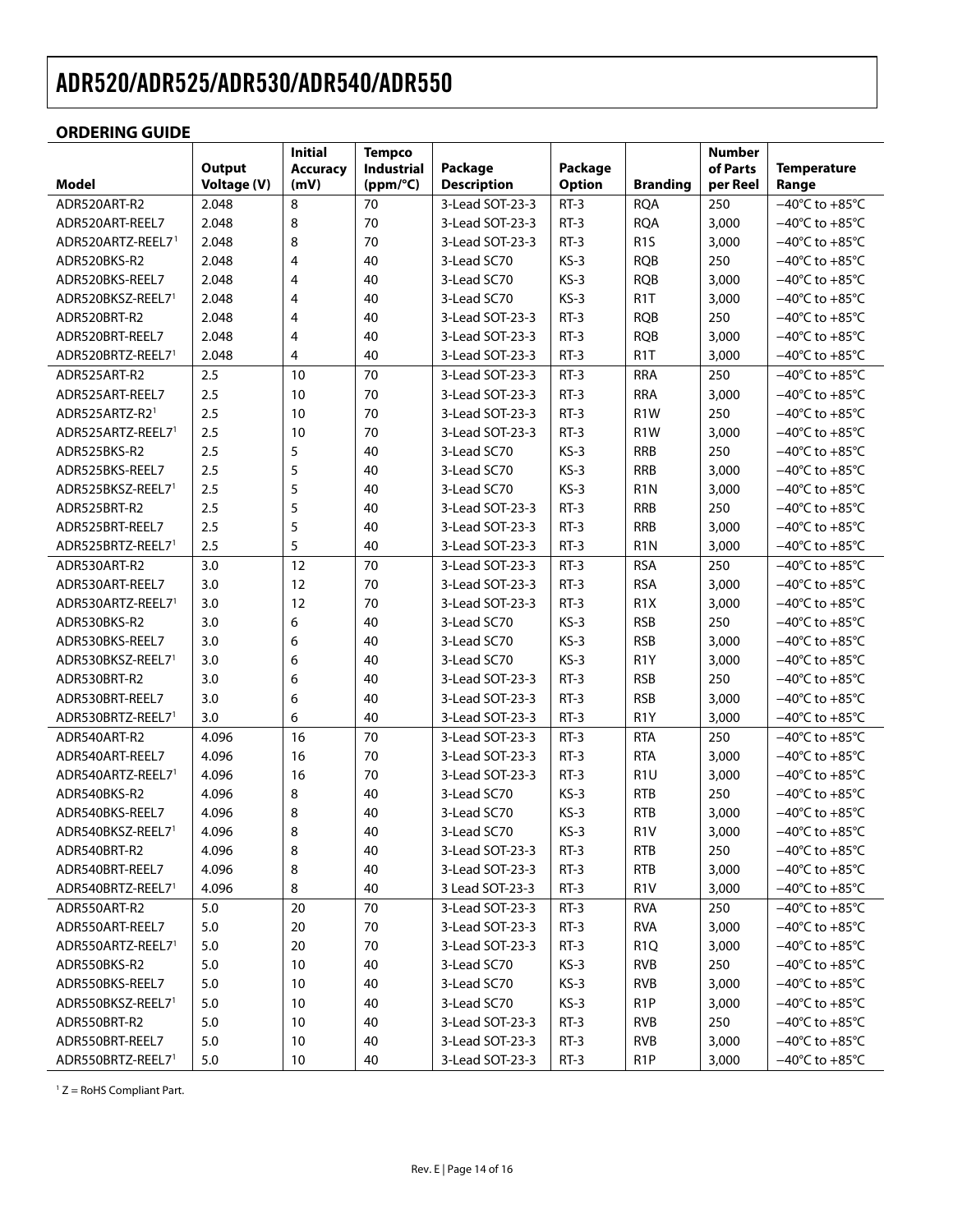## **NOTES**